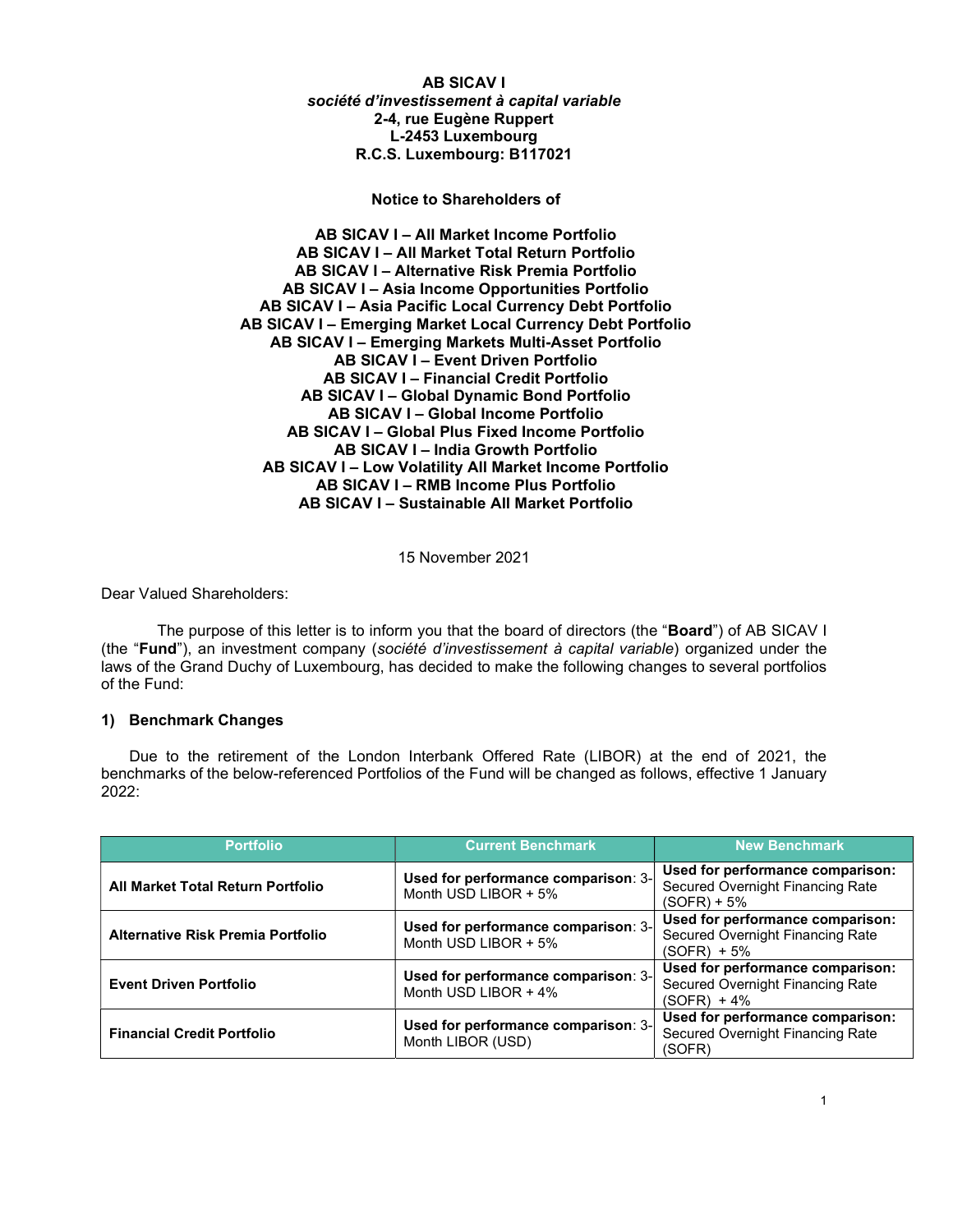| <b>Portfolio</b>                           | <b>Current Benchmark</b>                                                                                                                                                                               | <b>New Benchmark</b>                                                                                                                                                                                   |
|--------------------------------------------|--------------------------------------------------------------------------------------------------------------------------------------------------------------------------------------------------------|--------------------------------------------------------------------------------------------------------------------------------------------------------------------------------------------------------|
| <b>Global Dynamic Bond Portfolio</b>       | Used for performance comparison:<br>3-Month LIBOR (GBP)                                                                                                                                                | Used for performance comparison:<br>Sterling Overnight Index Average<br>(SONIA)                                                                                                                        |
| Low Volatility All Market Income Portfolio | Used for performance comparison:<br>3-month USD LIBOR $+3.5\%$                                                                                                                                         | Used for performance comparison:<br>Secured Overnight Financing Rate<br>$(SOFF) + 3.5%$                                                                                                                |
|                                            | Used for risk measurement: 20%<br>MSCI World Index / 20% Bloomberg<br>Barclays Global High Yield (Hedged<br>USD) / 60% Bloomberg Barclays Global<br>Aggregate Corporate 1-3 Year Index<br>(Hedged USD) | Used for risk measurement: 20%<br>MSCI World Index / 20% Bloomberg<br>Barclays Global High Yield (Hedged<br>USD) / 60% Bloomberg Barclays Global<br>Aggregate Corporate 1-3 Year Index<br>(Hedged USD) |
| Sustainable All Market Portfolio           | Used for performance comparison: 3-<br>month EURIBOR $+5\%$                                                                                                                                            | Used for performance comparison:<br>Euro Short-Term Rate (ESTER) + 5%                                                                                                                                  |
|                                            | Used for risk measurement: 30%<br>MSCI World Index, 30% MSCI World<br>Index EUR (hedged) & 40% Bloomberg<br>Barclays Global Aggregate Index (EUR<br>hedged)                                            | Used for risk measurement: 30%<br>MSCI World Index, 30% MSCI World<br>Index (EUR hedged) & 40% Bloomberg<br>Barclays Global Aggregate Index (EUR<br>hedged)                                            |

For the avoidance of doubt, the change of a benchmark does not affect the way the Portfolios are currently managed. All Portfolios remain actively managed and the change of benchmark does not change the applicable investment objective, policy, or strategy. In addition, neither the current nor new benchmarks are used to calculate any fees including performance fees.

# 2) All Market Income Portfolio

Effective 1 January 2022, the Portfolio AB SICAV I - All Market Income Portfolio will add a new benchmark for performance comparison while the benchmark used for risk measurement remains unchanged so as to read as follows:

| <b>Portfolio</b>            | <b>Current Benchmark</b>                                                                                                                                                                                    | <b>New Benchmark</b>                                                                                                                                                                                                                                                 |
|-----------------------------|-------------------------------------------------------------------------------------------------------------------------------------------------------------------------------------------------------------|----------------------------------------------------------------------------------------------------------------------------------------------------------------------------------------------------------------------------------------------------------------------|
| All Market Income Portfolio | Used for performance comparison and<br>risk measurement: 50% MSCI World<br>Index / 40% Bloomberg Barclays Global<br>High Yield (Hedged USD) /10%<br><b>Bloomberg Barclays Global Treasuries</b><br>(Hedged) | Used for performance comparison:<br>Secured Overnight Financing Rate<br>$(SOFR) + 5%$<br>Used for risk measurement: 50% MSCI<br>World Index / 40% Bloomberg Barclays<br>Global High Yield (USD Hedged) /<br>10% Bloomberg Barclays Global<br>Treasuries (USD Hedged) |

For the avoidance of doubt, this change of benchmark does not affect the way the Portfolio is currently managed. The Portfolio remains actively managed and this change of benchmark does not change the applicable investment objective, policy, or strategy.

### 3) India Growth Portfolio

A. As per the prospectus of the Fund (the "Prospectus"), the Portfolio can accept transactions on any day on which banks in Luxembourg, Mauritius and India, and the New York Stock Exchange are open (the "Business Day Definition").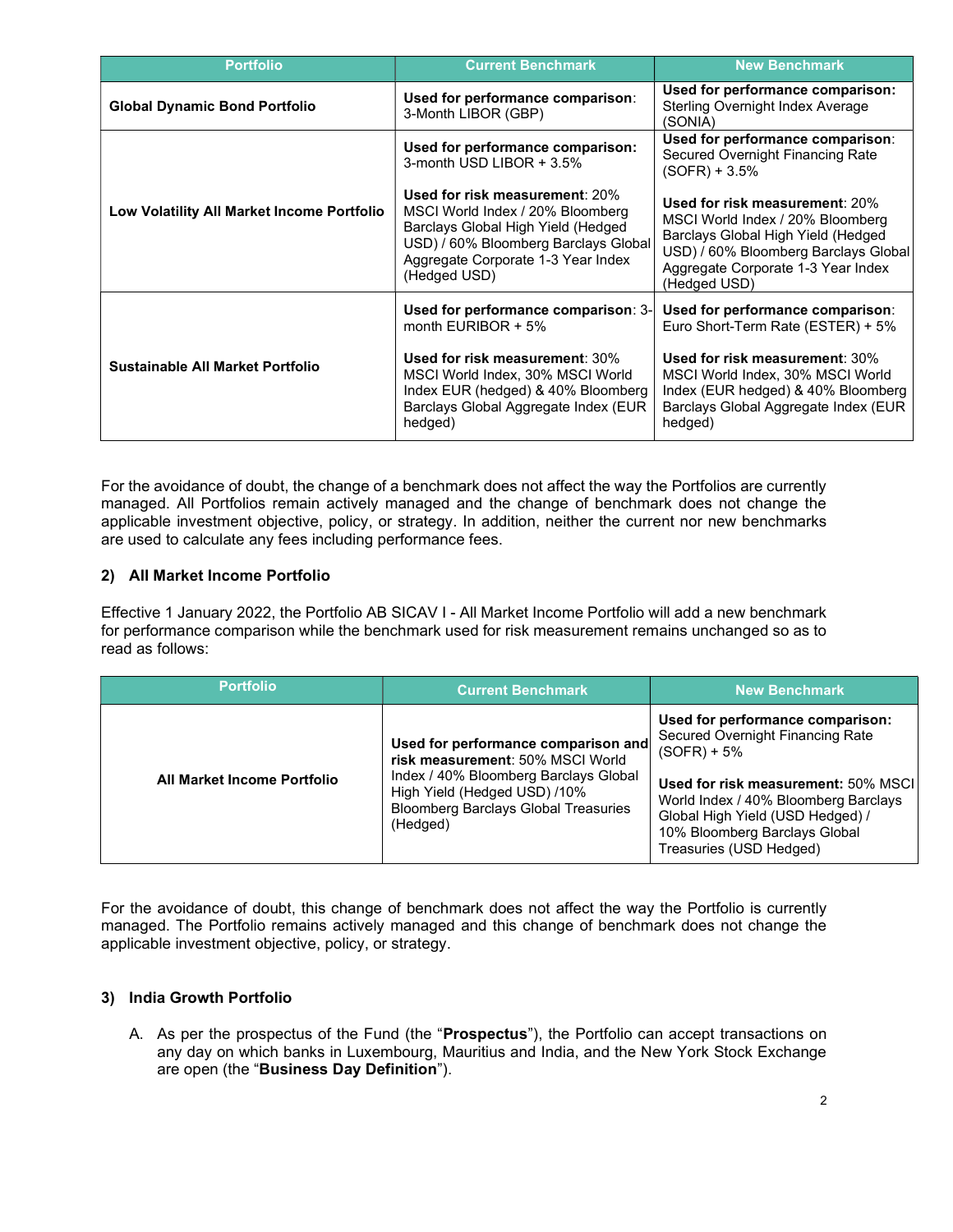In the past, the Portfolio invested substantially all of its assets in India through a Mauritian subsidiary (the "Mauritian Subsidiary") and this is the reason why Mauritius bank working days were included in the Business Day Definition.

On 8 January 2018, the Board resolved to no longer invest through the Mauritian Subsidiary and to transition the Portfolio's investments out of the Mauritian Subsidiary and into the Portfolio (the "Transition").

As of the date of this letter, no Portfolio's investments are held through the Mauritian Subsidiary and as a result of the completion of the Transition, the Board has decided to change the Business Day Definition of the Portfolio as follows effective 1 January 2022:

| <b>Current Business Day Definition</b>                                                                                  | <b>New Business Day Definition</b>                                                                        |
|-------------------------------------------------------------------------------------------------------------------------|-----------------------------------------------------------------------------------------------------------|
| Every day that the New York Stock<br>Exchange and banks in Luxembourg,<br>Mauritius and India are open for<br>business. | Every day that the New York Stock<br>Exchange and banks in Luxembourg and<br>India are open for business. |

B. The Fund's management company, AllianceBernstein (Luxembourg) S.à r.l, has decided it is in the best interest of shareholders to voluntary undertake to cap the total aggregate fees and costs charged to investors for a particular Share Class in a fiscal year. The expense caps are as follows:

| Share Class <sup>1</sup> | <b>Voluntary Expense Cap</b> |
|--------------------------|------------------------------|
|                          | 2.27%                        |
| AX                       | 2.07%                        |
|                          | 2.27%                        |
| ВX                       | 3.07%                        |
| r.                       | 2.72%                        |
|                          | 1.47%                        |
| S                        | 0.43%                        |
| c١                       | 1.37%                        |

This change will be effective on 1 January 2022.

# 4) Alternative Risk Premia Portfolio

The Fund's Investment Manager believes it is in the best interest of shareholders to change the name of the Portfolio to AB SICAV I - Multi-Strategy Alternative Portfolio, effective on 1 January 2022.

The new name will more accurately reflect the Portfolio's investment strategy of using multiple alternative strategies to achieve its investment objective. Accordingly, the Portfolio's investment policy will be updated to remove the reference to "risk premia". For the avoidance of doubt, the change of name does not affect the way the Portfolio is currently managed which remains actively managed with the same investment objective and strategy.

# 5) China Trading

Effective 1 January 2022, the following portfolios may make use of Stock Connect, Bond Connect, and/or an RQFII program in order to invest in China securities when seeking to achieve their investment objective subject to any existing investment restrictions outlined in the Prospectus. Stock Connect, Bond Connect, and/or an RQFII program provide the portfolios a more efficient manner of investing in China securities.

<sup>1</sup> This reduction or implementation of voluntary expense cap is applicable to corresponding currency hedged and currency denominated share classes.